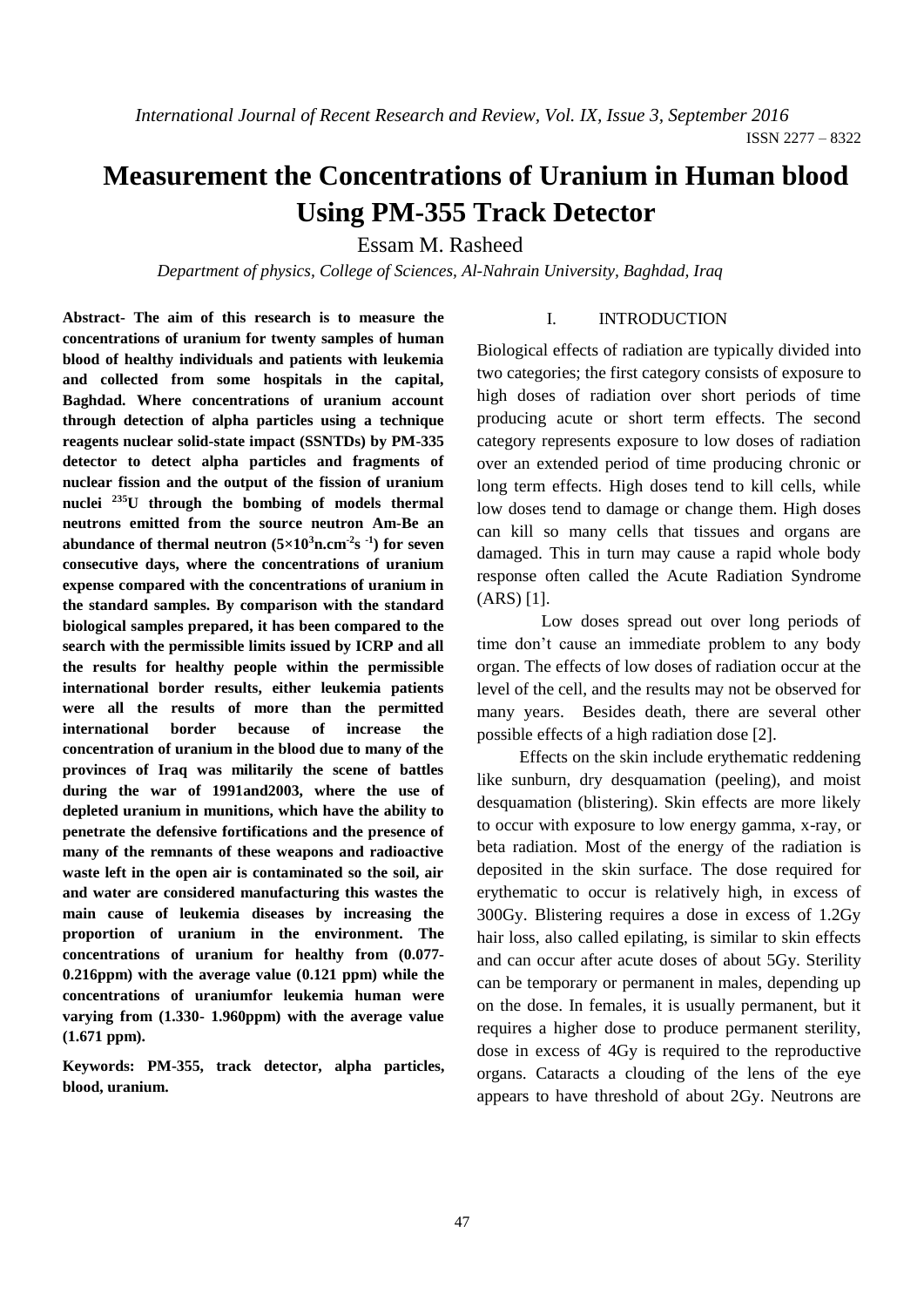especially effective in producing cataracts, because the eye has high water content, which is particularly effective in stopping neutrons. Approximately 32eV of energy is required to create an ion pair. This is independent of the type of radiation and medium, 4MeV particles create 10 ions pairs before stopping [3].

II. COLLECTION OF THE SAMPLE

Twenty samples of human blood include healthy and leukemia human were taken from the hospital to measure the concentration of uranium as shown in tables I and II.

| Code of Sample        | Gender | Age Year | Region           |
|-----------------------|--------|----------|------------------|
| B <sub>1</sub>        | male   | 40       | Gazalia          |
| B <sub>2</sub>        | male   | 36       | Baya'a           |
| <b>B</b> <sub>3</sub> | female | 25       | Mansur           |
| <b>B4</b>             | male   | 60       | Rahmaniya        |
| B <sub>5</sub>        | female | 32       | Huriya           |
| B6                    | female | 26       | Baghdad aljadida |
| B7                    | female | 45       | Hay ala'amil     |
| <b>B8</b>             | female | 44       | Sha'ab           |
| <b>B</b> 9            | male   | 60       | Yarmook          |
| <b>B</b> 10           | male   | 45       | Taji             |

Table I The blood samples for healthy human

Table II The blood samples for leukemia human

| Code of Sample | Gender | Age (Years) | Region       |
|----------------|--------|-------------|--------------|
| <b>B11</b>     | male   | 38          | Washash      |
| <b>B12</b>     | male   | 40          | Taji         |
| <b>B</b> 13    | female | 27          | Falluja      |
| <b>B14</b>     | male   | 55          | Hay ala'amil |
| <b>B15</b>     | female | 35          | Diyala       |
| <b>B16</b>     | male   | 24          | Altalibiya   |
| <b>B17</b>     | female | 40          | Thawra       |
| <b>B18</b>     | female | 42          | Sha'ab       |
| <b>B19</b>     | male   | 57          | Yarmook      |
| <b>B20</b>     | female | 43          | Ramadi       |

#### III. IRRADIATION OF BLOOD SAMPLES

By taking the special data in all samples and relate by (gender ,age and region) and probability exposure to uranium or not, all samples are heated at  $(300 \degree C)$  for (6 hr) to dry it and oxidize organic material and reconcentration of samples, then powdered of (0.5g) and pressed into a pellet of (1cm) diameter,(1mm) thickness. The standard blood samples of different uranium concentration were prepared.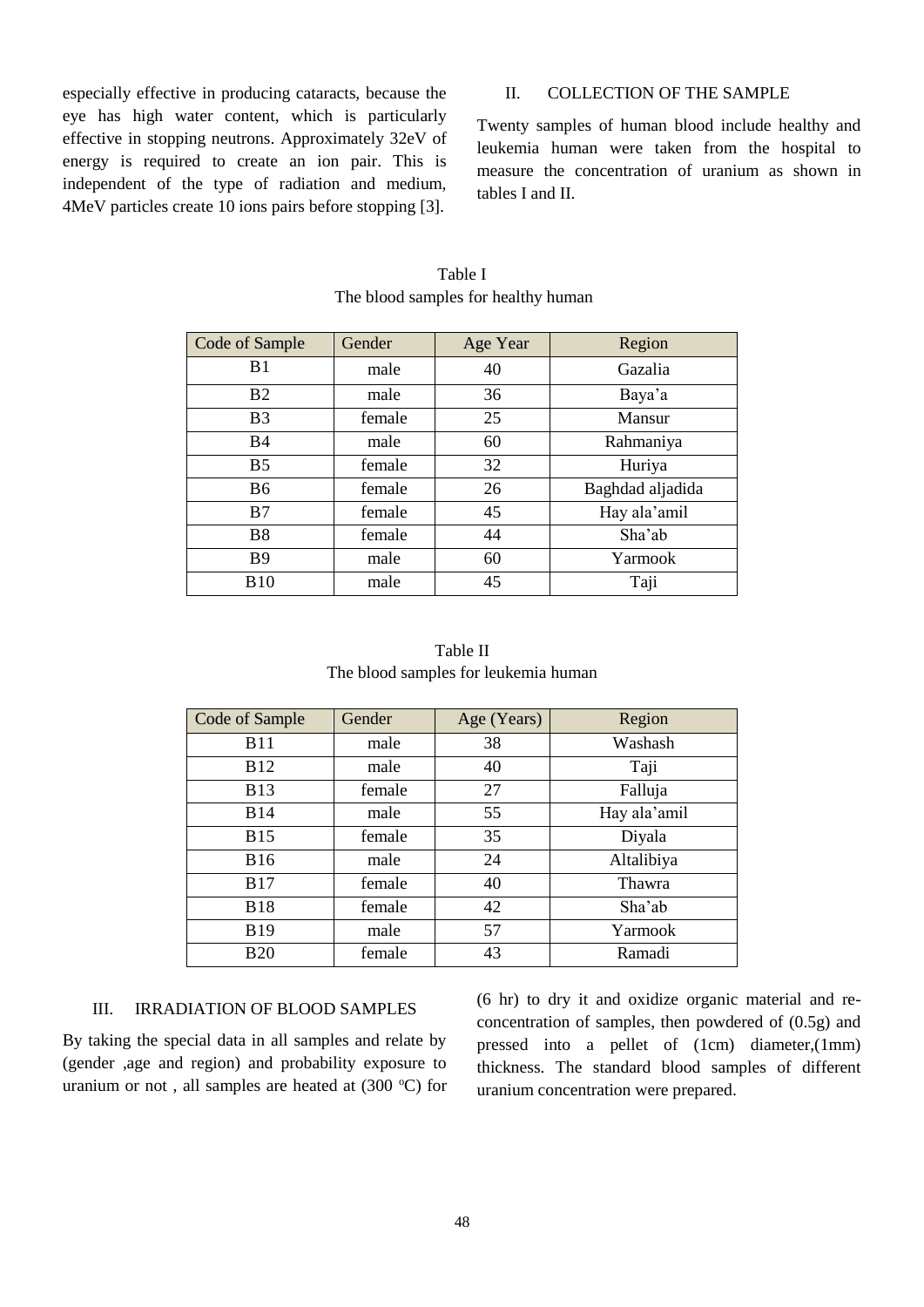The pellets covered with PM-355track detectors on both sides and put in a plate of paraffin wax at a distance of 5cm from the neutron source Am-Be with

thermal flux  $(5000 \text{ n.cm}^2 \text{ s}^{-1})$ , as shown in fig.1, obtain the fission fragments from these equations [4,5]:

$$
^{235}U + {}^{1}_{0}n_{\text{thermal}} \longrightarrow \text{fission fragments} + \text{energy} \dots (1)
$$
  

$$
{}^{9}Be + {}^{4}_{2}He \longrightarrow {}^{12}C + {}^{1}n + 5.76 \text{ MeV} \dots (2)
$$



Fig.1 Irradiation of the detectors and samples to the neutron source

## IV. CALCULATIONS OF URANIUM CONCENTRATIONS

PM-355 detectors were etched in (6.25N) of NaOH at temperature of  $(6^0 °C)$  for  $(5 \text{ hr})$ . The induced fission tracks density was recorded using an optical microscope for determine uranium concentration by comparative method from these equations [6]:

Cx Cs. ρx/ρ<sup>s</sup> ……………….(3)  $I_s / I_x = R_s / R_x$  …………………...(4)

Where:

 $C_x$ : uranium concentration for unknown samples.

C<sup>s</sup> : uranium concentration for standard samples.

 $\rho_x$ : induced fission tracks density for unknown samples.

ρ<sup>s</sup> : induced fission tracks density for standard samples.

I<sub>x</sub> : ratio between abundance of uranium (<sup>283</sup> U / <sup>235</sup>) U) for unknown samples.

I<sub>s</sub>: ratio between abundance of uranium ( $^{283}$ U  $/^{235}$ U) for standard samples.

 $R_x$ : the range of fission fragments of unknown samples.

 $R<sub>s</sub>$ : the range of fission fragments of standard samples.

## V. RESULTS

The concentrations ofuraniumin blood for healthy human shows in table III and fig.2. The concentrations ofuranium in blood for leukemia human shows in table IV and fig.3. The concentrations of uranium inall human blood samples are shown in fig.4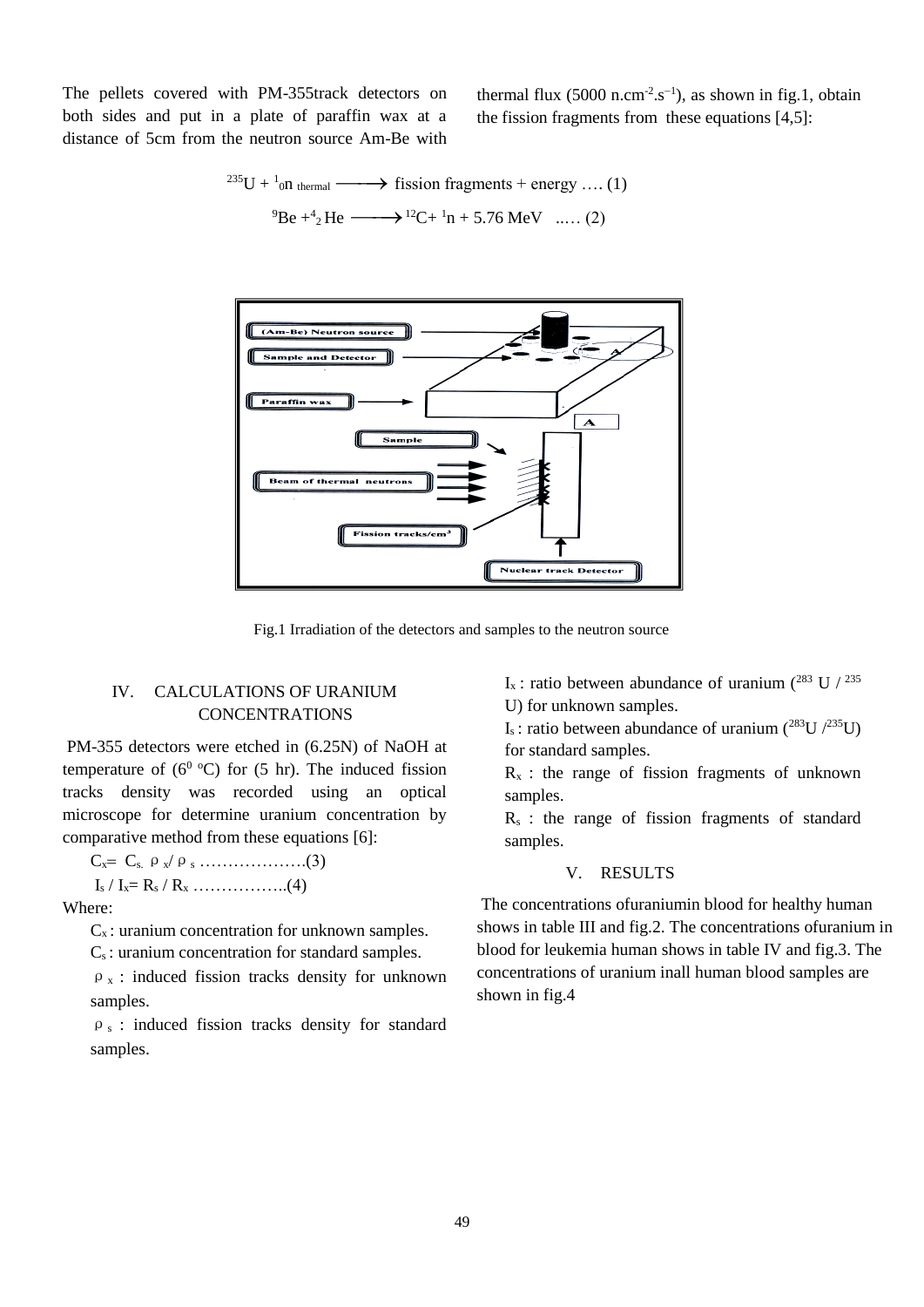| Code of<br>Sample | Gender | Age<br>Years | Region           | track density<br>$\rho * 10^5$<br>track.mm <sup>-2</sup> | Cx<br>ppm        |
|-------------------|--------|--------------|------------------|----------------------------------------------------------|------------------|
| B <sub>1</sub>    | male   | 40           | Gazalia          | $11.0 \pm 1.71$                                          | 0.090            |
| B <sub>2</sub>    | male   | 36           | Baya'a           | $13.5 \pm 2.20$                                          | 0.129            |
| B <sub>3</sub>    | female | 25           | Mansur           | $12.1 \pm 2.03$                                          | 0.113            |
| <b>B</b> 4        | male   | 60           | Rahmaniya        | $12.6 \pm 2.12$                                          | 0.119            |
| B <sub>5</sub>    | female | 32           | Huriya           | $15.9 \pm 2.47$                                          | 0.168            |
| B <sub>6</sub>    | female | 26           | Baghdad aljadida | $9.5 \pm 1.11$                                           | 0.077            |
| B7                | female | 45           | Hay ala'amil     | $9.8 \pm 1.32$                                           | 0.080            |
| <b>B8</b>         | female | 44           | Sha'ab           | $13.1 \pm 1.79$                                          | 0.127            |
| <b>B</b> 9        | male   | 60           | Yarmook          | $11.5 \pm 1.82$                                          | 0.093            |
| <b>B10</b>        | male   | 45           | Taji             | $20.0 \pm 3.02$                                          | 0.216            |
|                   |        |              |                  |                                                          | Average $=0.121$ |

Table III Concentration of uranium in blood for healthy human



Fig.2 Concentrations of uranium in blood for healthy human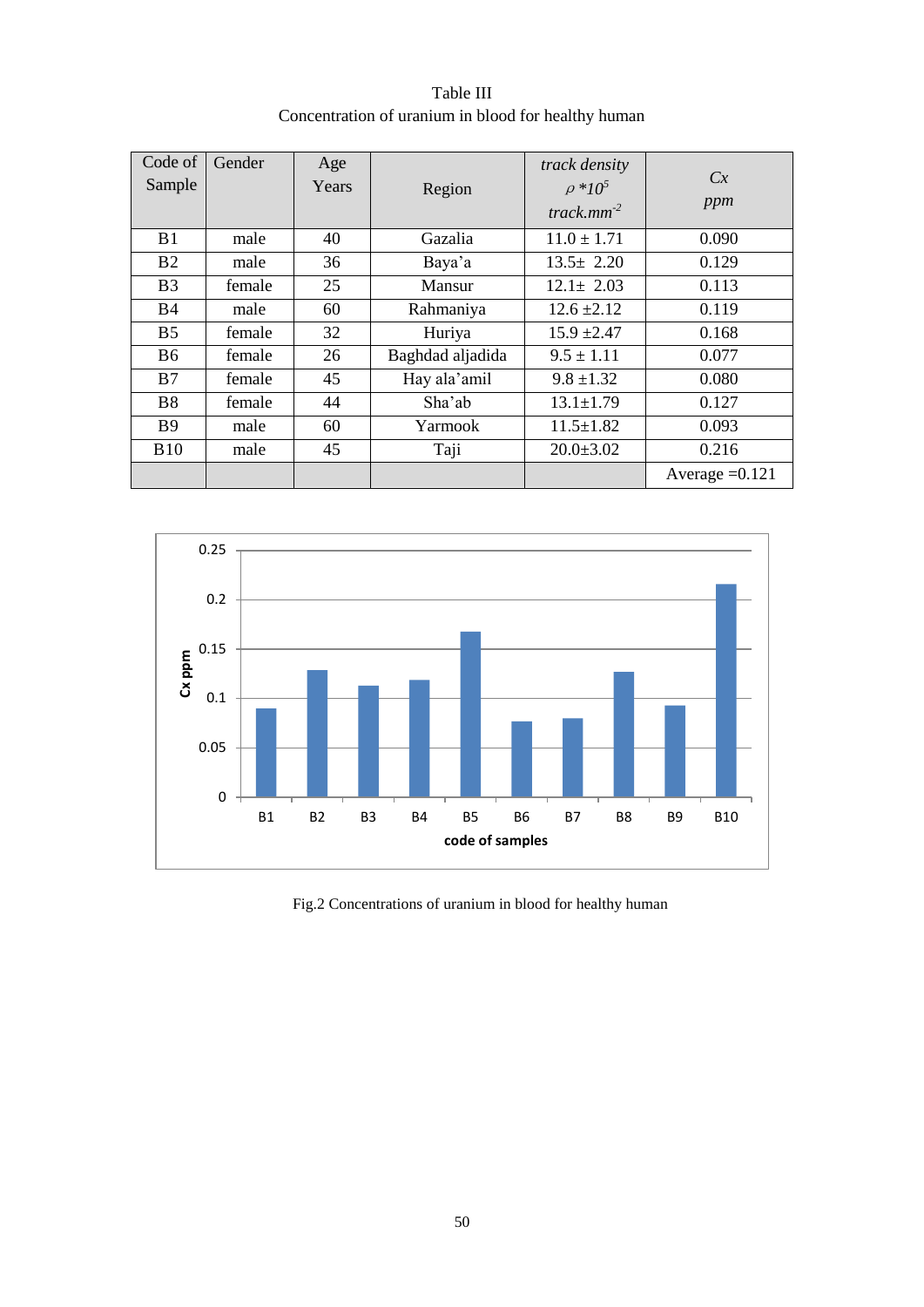| Table IV                                                   |
|------------------------------------------------------------|
| Concentration of uranium in human blood for leukemia human |

| Code of<br>Sample | Gender | Age<br>Years | Region       | track density $\rho *10^5$<br>track $mm^{-2}$ | Cx<br>ppm       |
|-------------------|--------|--------------|--------------|-----------------------------------------------|-----------------|
| <b>B11</b>        | male   | 38           | Washash      | $105.5 \pm 10.05$                             | 1.522           |
| <b>B12</b>        | male   | 40           | Taji         | $145.33 \pm 14.0$                             | 1.850           |
| <b>B</b> 13       | female | 27           | Falluja      | $201.67 \pm 20.9$                             | 1.960           |
| <b>B14</b>        | male   | 55           | Hay ala'amil | $110.0 \pm 13.72$                             | 1.610           |
| <b>B15</b>        | female | 35           | Diyala       | $159.67 \pm 15.5$                             | 1.900           |
| <b>B16</b>        | male   | 24           | Altalibiya   | $85.67 \pm 8.38$                              | 1.330           |
| <b>B17</b>        | female | 40           | Thawra       | $95.33 + 12.38$                               | 1.449           |
| <b>B18</b>        | female | 42           | Sha'ab       | $90.67 \pm 10.7$                              | 1.403           |
| <b>B</b> 19       | male   | 57           | Yarmook      | $130.33 + 13.28$                              | 1.805           |
| <b>B20</b>        | female | 43           | Ramadi       | $194.0 \pm 19.33$                             | 1.932           |
|                   |        |              |              |                                               | $average=1.671$ |



Fig.3 Concentrations of uranium in blood for leukemia human